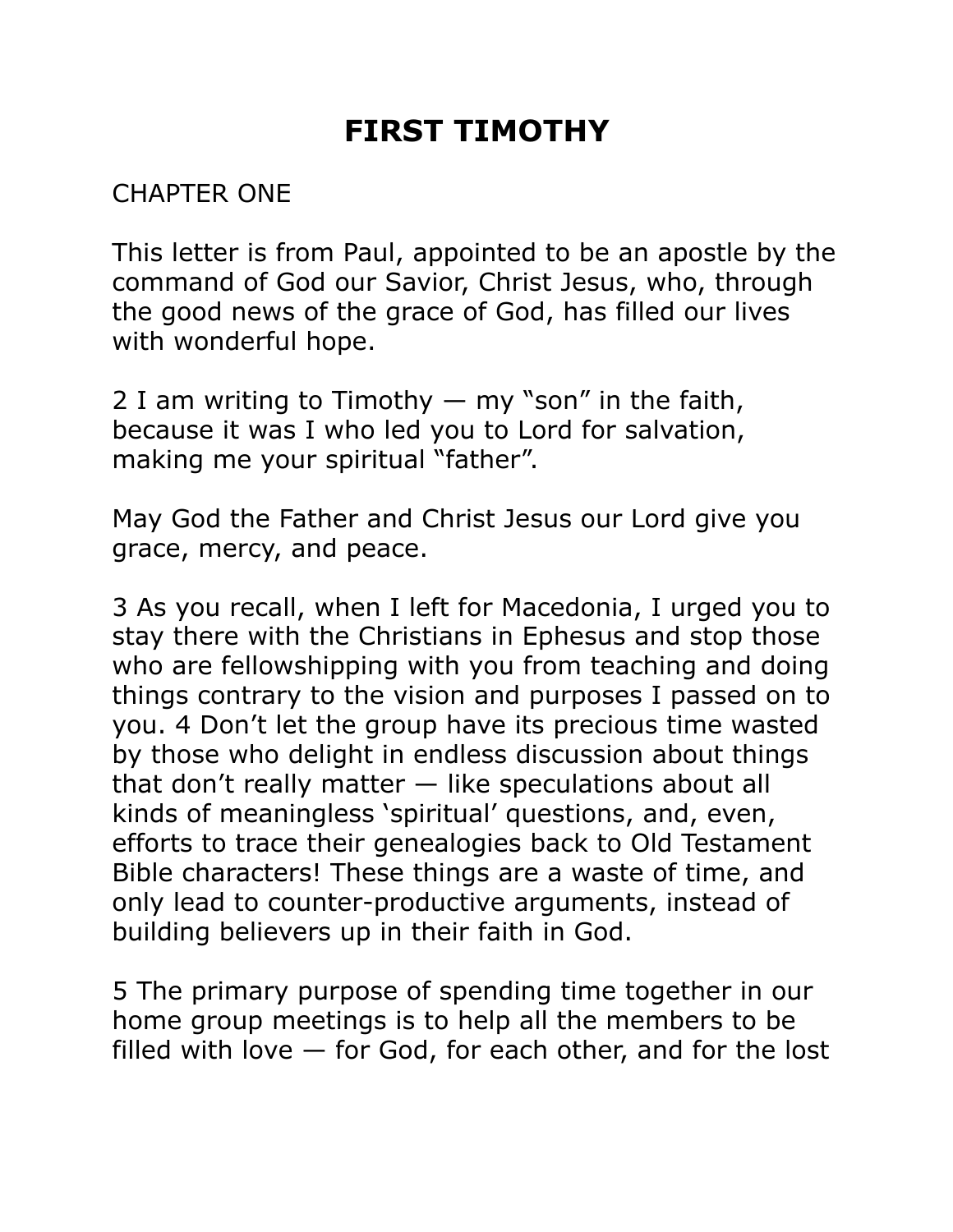around them — the kind of love that comes from a pure heart, a clear conscience, and genuine faith.

6 But some members of your group have totally failed to grasp this fundamental purpose. Instead of working to build up the Body of Christ, they ruin every get-together with their endless, meaningless discussions about trivia. 7 They love to be in the spotlight, having everyone look up to them as being great Bible teachers. They especially like to show how much they know about "do's and don'ts". But the fact is that they don't know what they are talking about, even though they speak with such assertiveness and self-assurance.

8 It can be helpful to review Biblical commands and principles, when appropriate.

9 But people who are doing what is right do not need to keep hearing about the law. The law is for people who are lawless and rebellious against God, who are ungodly and sinful, who are not interested in spiritual things and take pleasure in mocking what is holy, who murder their father or mother or others, 10 who are sexually immoral, or who practice homosexuality, or are engaged in human trafficking, liars, promise breakers, or who do anything else that contradicts the wholesome teaching 11 that springs from the glorious Good News entrusted to me by our blessed God.

12 I am so thankful to Christ Jesus our Lord for enabling me to do his work. He considered me trustworthy for this great task and appointed me to serve him  $-13$  even though I used to blaspheme His name! In my former arrogance, I had his followers put to death! But God had mercy on me because I did it in ignorance and was not a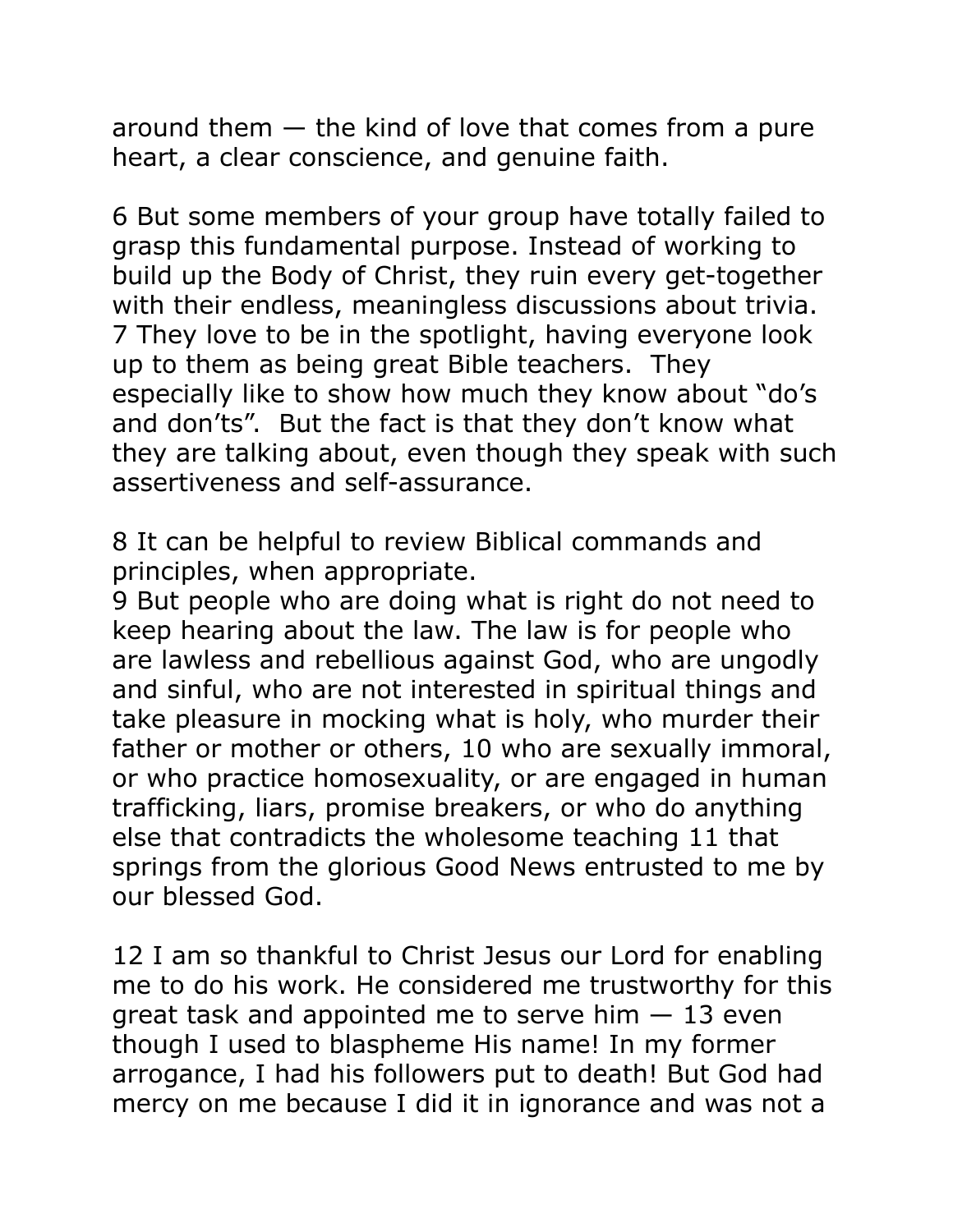Christian. 14 Oh, how generous and gracious our Lord was to save me, and then to fill me with the faith and love that accompany this new life in Christ!

15 It is a wonderful fact, and something I wish everyone would know and understand, that "the whole reason Jesus came to this earth was to save sinners"— I, myself, being the worst of them all. 16 But God had mercy on me so that Jesus could use me as a prime example of his extraordinary patience toward even the worst sinners, so that others will realize that they, too, can believe in him and receive eternal life.

17 I give all honor and glory to God for this, forever and ever! He is the eternal King, the unseen one who never dies; he alone is God! Amen.

18 Timothy, my "son", this letter is my instructions for you as the spiritual leader you were ordained to be. May it help you be a good soldier in the Lord's battles.

19 Be sure to hold fast to your faith, and keep your conscience clear from all sin. For some professing Christians have let go of their faith, and as a result, their walk with Christ and their value to the Body has been lost. 20 Hymenaeus and Alexander are two examples. I expelled them from the fellowship and spiritual protection of the local home church and handed them back over to the enemy, satan, so they might learn not to treat their relationship to Christ and to His Body so lightly.

FIRST TIMOTHY 2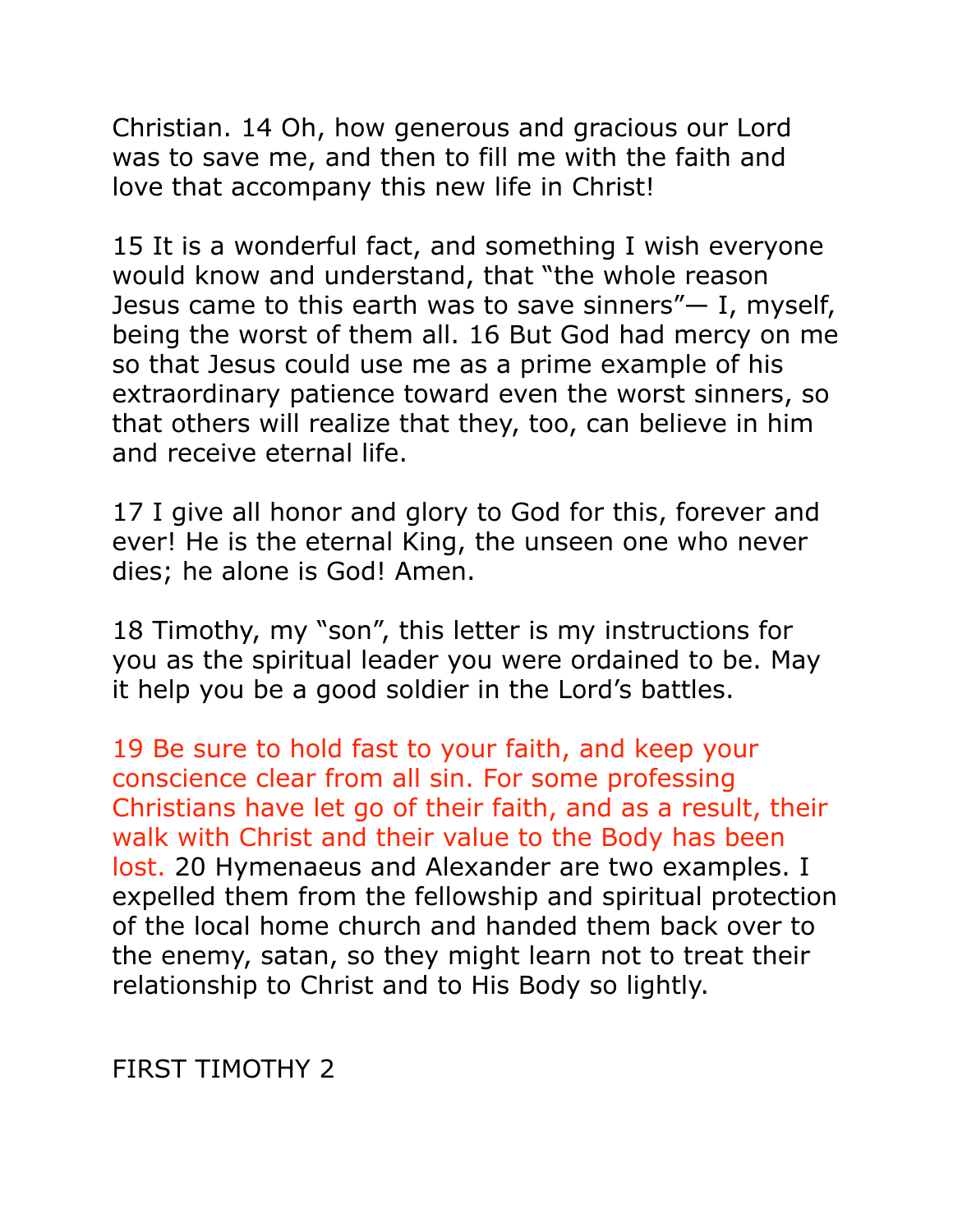The most important thing any of us can do is pray! And the most important thing we can pray about is people! For only God can save their souls, meet their needs, and come to their rescue. And, when we pray, let us pray in faith - thanking God for all He has done, is doing, and will do in answering our prayers.

2 We especially need to pray for the rulers of our countries, and for all government officials, to be able to maintain godly, reverent lives in a quiet and peaceful setting. 3 Sincerely praying for others is what God wants us to do, 4 since He desires everyone to be saved and to understand the truth 5 that there is only one God, and there is only one Intermediary who can reconcile sinful mankind to God: Jesus Christ - the One who became a man so He could pay for man's sin. 6 He gave his life to purchase salvation for every person who believes in Him.

Christ's death on the cross was the fulfillment of God's eternal purpose, at the exact time God appointed. I was hand-picked by God [and that's the honest truth] to proclaim this amazing message as a faithful and truthful missionary to gentiles throughout the world.

8 So, in all the house churches, let our men be characterized by their holiness and their intercessory praying for others; not by their anger and arguing.

9 And let our women be characterized by their modestly and good sense; not by the way they fix their hair or by their expensive clothes and accessories. 10 For women who claim to be devoted to God should focus more on making themselves attractive to Him by the beautiful things they do, rather than focusing on making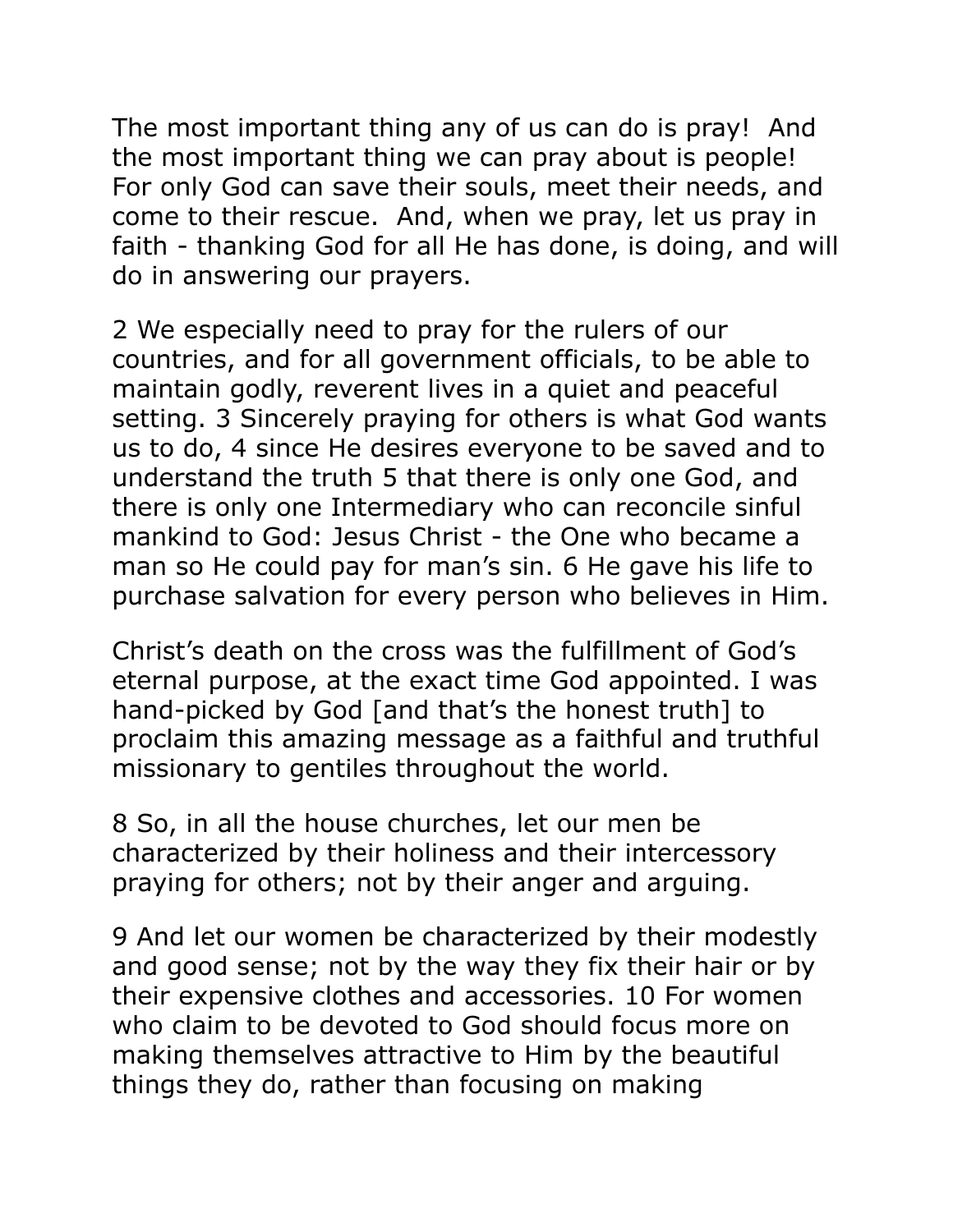themselves attractive to everybody else by how beautiful they look.

11 Women should take the back seat to men in our House Churches. 12 I do not allow women to teach men or have authority over the men. The men should take the lead, and the women should quietly let them do so. 13 God set this precedent by creating Adam before Eve. 14 And had Eve submitted to Adam as God intended, she wouldn't have been so easily deceived by Satan, and sin would not so easily have come into the world. 15 Even though women don't take the leadership role in our House Churches, they fulfill a very important role in bearing children and in modeling to them a life of faith, love, holiness and modesty.

## FIRST TIMOTHY 3

The saying is true that, "It is an honor to be a House Church leader." 2 A House Church leader must be a man whose life is above reproach. He must be married, and faithful to his wife. He must exercise self-control, live wisely, and have a good reputation. He must enjoy having guests in his home, and he must be capable of teaching others God's truths. 3 He must not be a heavy drinker or be violent. He must be gentle, not quarrelsome, and not be materialistic. 4 He must manage his own family well, having children who respect and obey him. 5 For if a man cannot manage his own household, how can he take care of *God's* 'family'?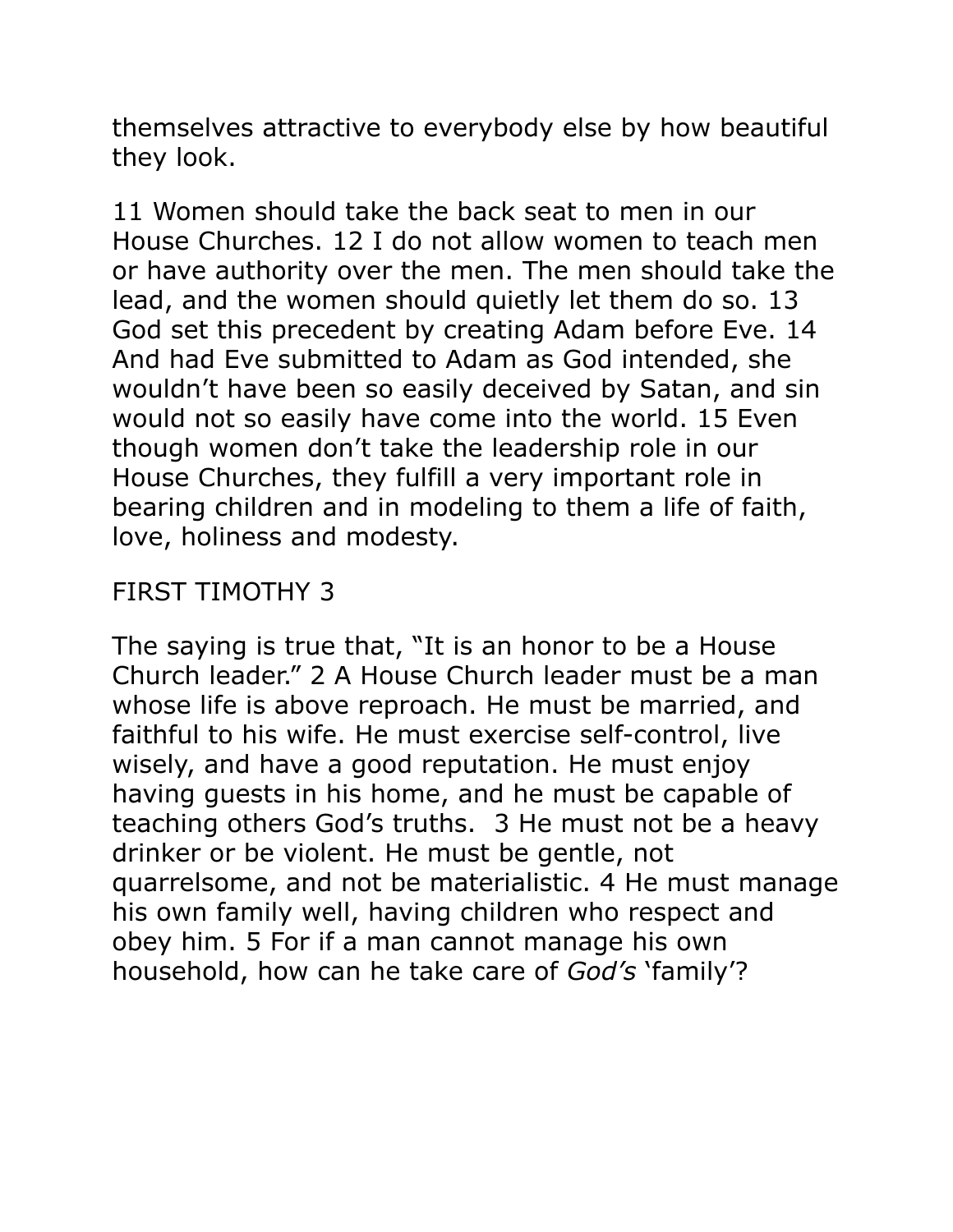6 A church leader must not be a recent convert to the faith, because this might cause him to become proud, and the devil would use his pride to cause him to fall. 7 It is also important that the people of the community have respect for him so that he will not be discredited by them - another of the devil's trap.

8 In the same way, apprentices to the leaders and any other officers in the church must be well respected and have integrity. They must not be heavy drinkers or dishonest with money. 9 They must have a clear understanding of the gospel of the grace of God, and their lives must exemplify the message. 10 Before they are appointed to any church office, let them be watched closely. If their lives pass the test, then let them hold office.

11 And just as is true for the church leaders, the wives of other church officers must be well-respected and must be able to keep confidences - not talk about others behind their backs. They must be examples of self-control and faithfulness in everything they do.

12 Any church officer must be faithful to his wife, and must manage his children and household well. 13 Those who do well as church officers will be rewarded with respect from others and their authority in Christ will expand.

14 I am writing these things to you now - even though I hope to be with you soon - 15 so that if I am delayed, you will know the kind of leaders that are needed in the household of God. We are talking about *God's Church*, which is the buttress and foundation of the truth.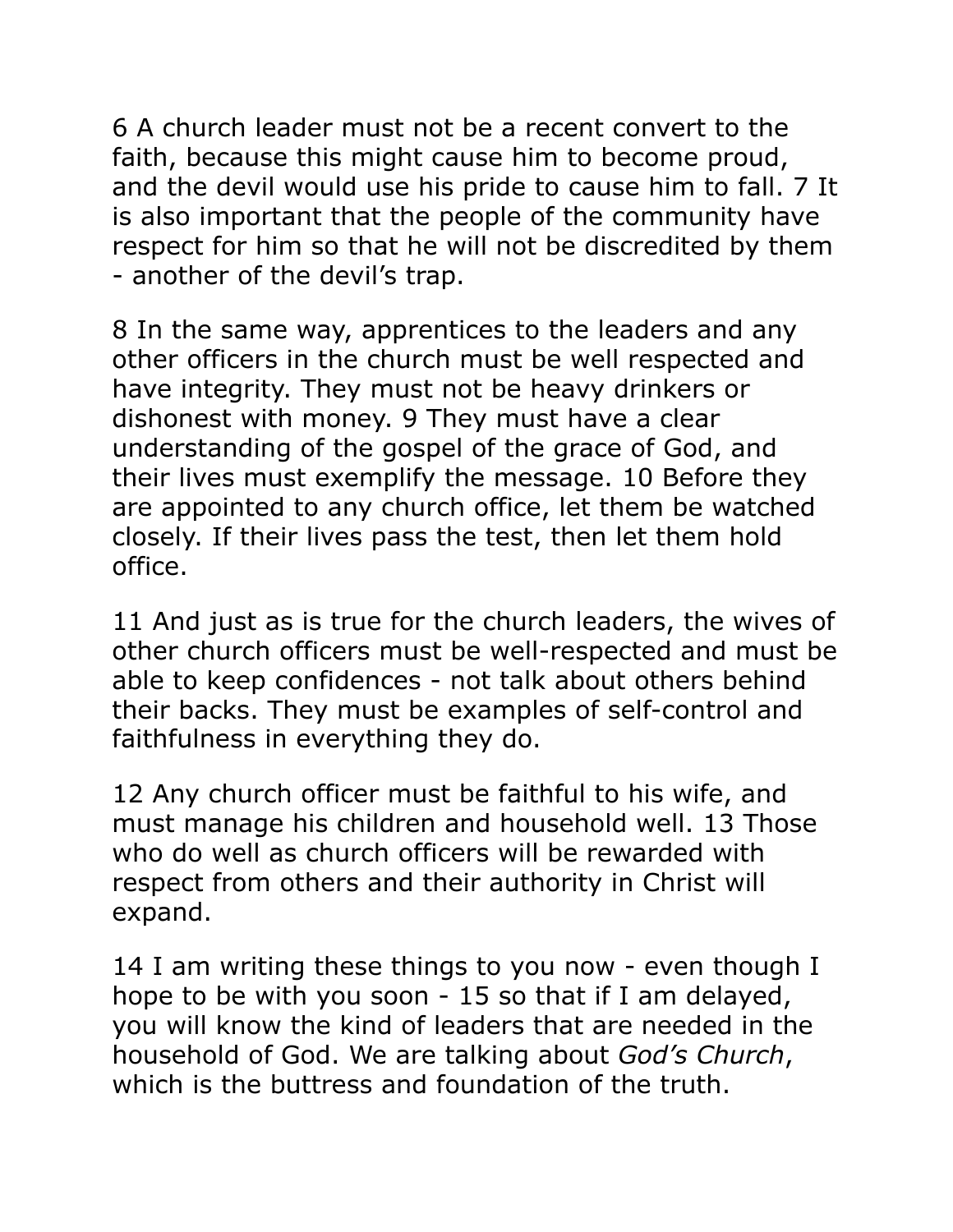16 The truth we proclaim is undeniably amazing:

- -God came down to this earth as a man: Jesus Christ!
- -His deity was backed up with miracles by the Holy Spirit!
- -His birth and resurrection were witnessed and proclaimed by angels!
- -The good news of salvation by faith in Him was preached to the gentiles!
- -People from all over the world believed in Him!

-They saw Him ascend back to heaven!

### FIRST TIMOTHY 4

Now the Holy Spirit tells us explicitly that just before the end of this Age of Grace some will turn away from the true faith; they will follow deceptive spirits and teachings that come from demons. 2 These people are deceptive hypocrites, and their consciences are dead.

3 They will say it is wrong to be married and wrong to eat certain foods. But God created those foods to be eaten with thanks by faithful people who know the truth.

4 Since everything God created is good, we should not reject any of it but receive it with thanks. 5 For we know it is made acceptable by the word of God and prayer.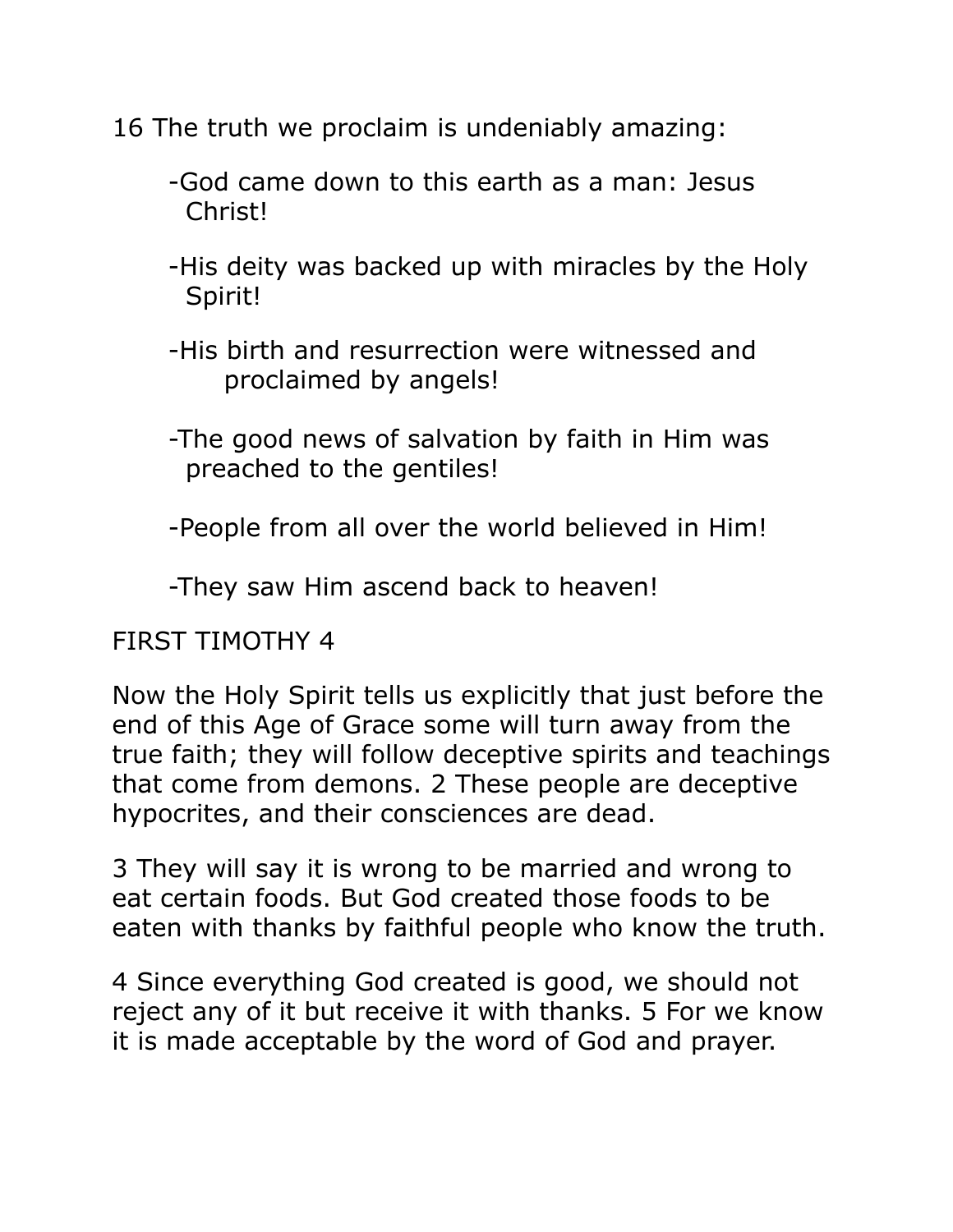6 If you explain these things to the brothers and sisters, Timothy, you will be a worthy servant of Christ Jesus, one who is nourished by the message of faith and the good teaching you have followed.

7 Do not waste your time and energy arguing over nonsense and old wives' tales. Instead, exercise yourself to be strong in the Lord. 8 "It is good to be physically fit, but it's much more important to be spiritually fit, for it will benefit you not only in this life but also and in the life to come." 9 This is a fact, and everyone should take it to heart. 10 It is the reason we work-out so hard in being ministers of the Good News, and continue to push uphill against all kinds of opposition; for our focus is on eternity; on spending it with the only true God, who died to give eternal life in Heaven to all people - particularly those who believe.

11 Teach these things and insist that everyone learn them. 12 Don't give anyone cause to think less of you because you are young. Be an example to all believers in what you say, in the way you live, in your love, your faith, and your purity. 13 Until I get there, focus on reading the Scriptures to the church - finding encouragement and alignment with God in them.

14 Do not neglect the spiritual gift you received through the prophecy spoken over you when the elders of the church laid their hands on you. 15 Give your complete attention to these matters. Throw yourself into your tasks so that everyone will see your progress. 16 Keep a close watch on how you live and on your teaching. Stay true to what is right and God will bless you and those who hear you.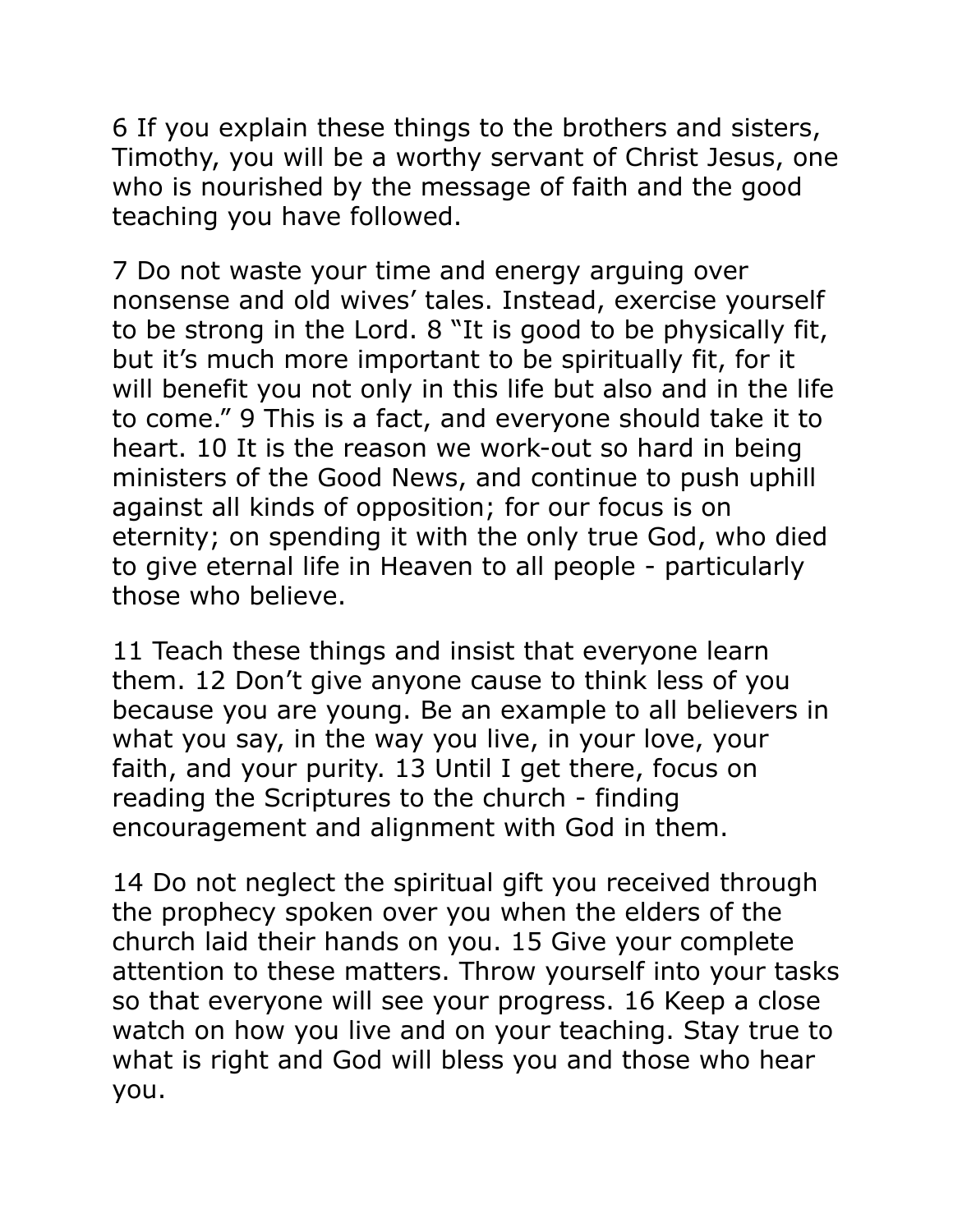## FIRST TIMOTHY 5

Never speak impolitely to an older man, but entreat him respectfully as you would your own father. Talk to younger men as you would to your own brothers. 2 Treat older women as you would your mother, and treat younger women with all purity, as you would your own sisters.

3 Take care of any widow who has no one else to care for her. 4 But if she has children or grandchildren, their first responsibility is to show godliness at home and repay their parents by taking care of them. This is something that pleases God.

5 Now a true widow, a woman who is truly alone in this world, has placed her hope in God. She prays night and day, asking God for his help. 6 But the widow who lives only for herself is spiritually dead even though she's alive. 7 Give these instructions to the church so that no one will be open to criticism.

8 But those who won't care for their relatives, especially those in their own household, have denied the true faith authentic Christianity. Such people are behaving worse than unbelievers!

9 A widow who is put on the list for support must be a woman who is at least sixty years old and was faithful to her husband. 10 She must be well respected by everyone because of the good she has done. Has she brought up her children well? Has she been kind to strangers and served other believers humbly? Has she helped those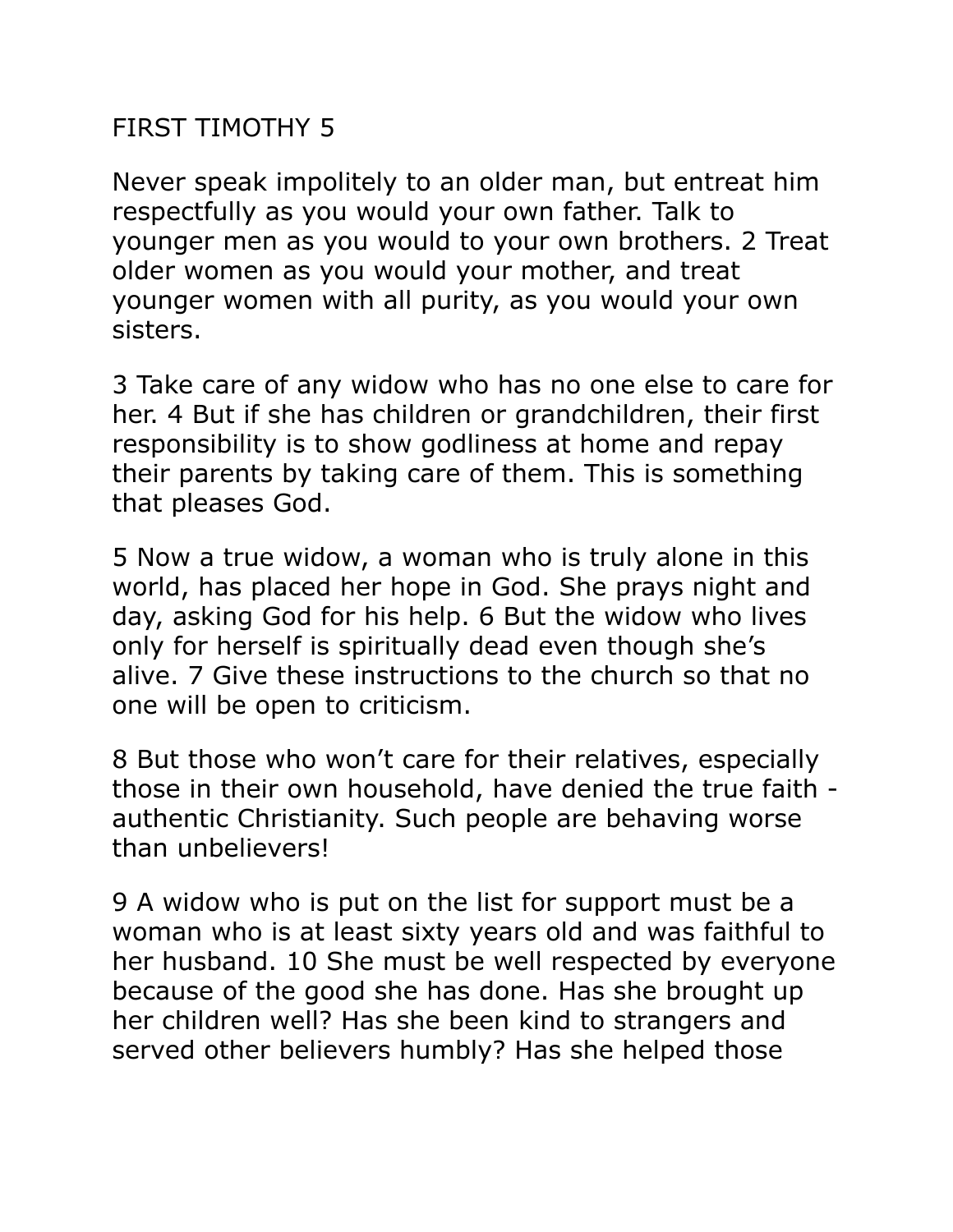who are in trouble? Has she always been ready to do good?

11 The younger widows should not be on the list for support from the church, because their physical desires will overpower their devotion to Christ and they will want to remarry. 12 Then they would be guilty of setting aside their earlier commitment to serve Christ and the Body.

13 And if all their material needs are met by The Church, they will learn to be lazy and will spend their time gossiping from house to house, meddling in other people's business and talking about things they shouldn't. 14 So I advise these younger widows to marry again, have children, and take care of their own homes. Then the enemy will not be able to say anything against them. 15 For I am afraid that some of them have already gone astray and now run with the devil's crowd.

16 If a woman who is a believer has relatives who are widows, she must take care of them and not put the responsibility on the church. Then the church can care for the widows who truly have no one else to care for them.

17 Elders who serve the Body well should be respected and paid well, especially those who work hard at studying and teaching God's Word. 18 For the Scripture says, "You must not muzzle an ox to keep it from eating as it treads out the grain." And in another place, "Those who work deserve their pay!"

19 Do not listen to an accusation against an elder unless it is confirmed by two or three witnesses. 20 Elders who are guilty of sin should be reprimanded in front of the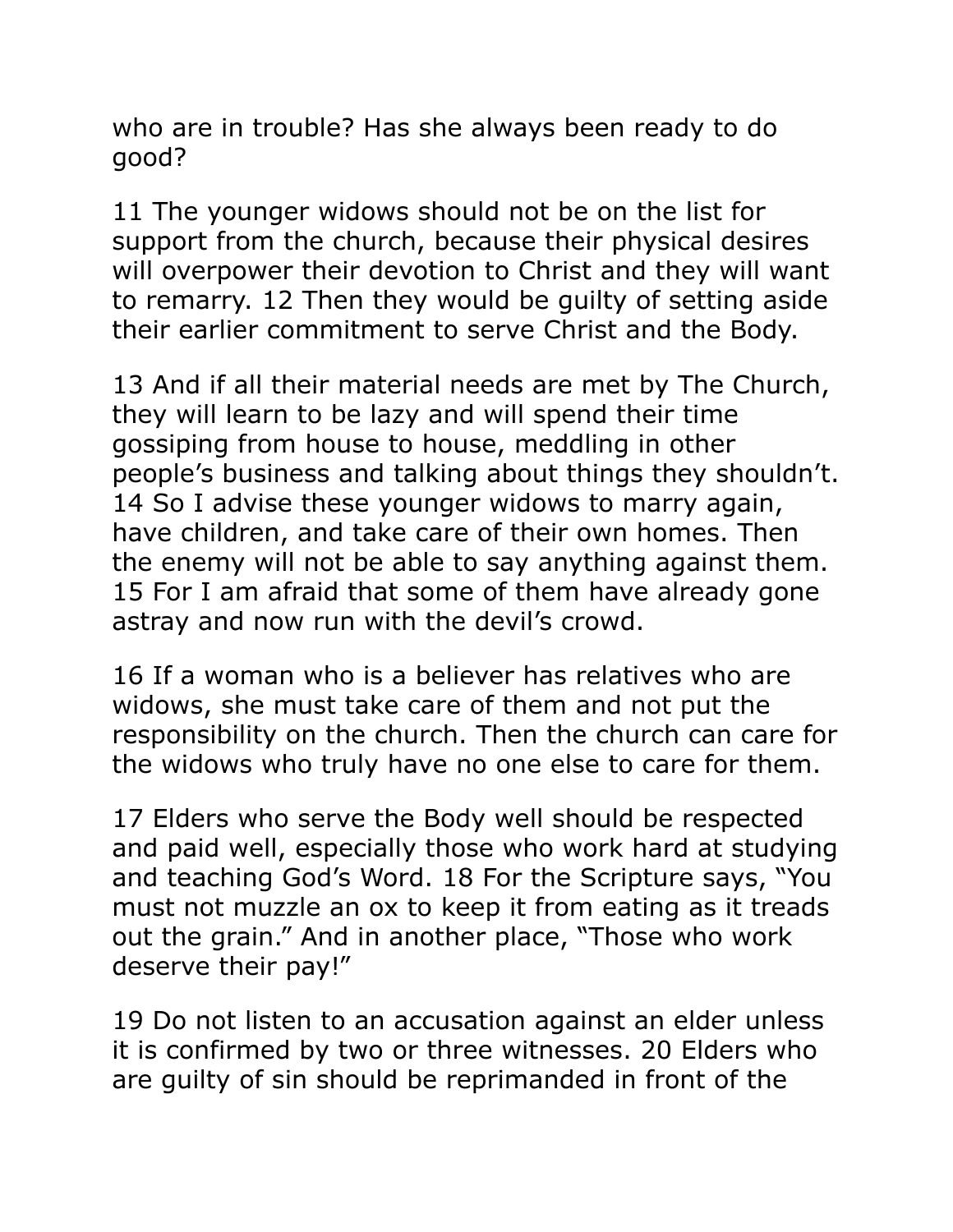whole group of believers; this will serve as a strong warning to others.

21 I solemnly command you in the presence of God and Christ Jesus and the highest angels to obey these instructions without taking sides or showing favoritism to anyone.

22 Never be in a hurry about appointing a church leader. Do not do wrong things just because others are doing them. No matter what anybody else does, keep yourself pure.

23 Don't drink only water. A little wine will help your digestion and keep you from feeling poorly so often.

24 Remember, the sins of some people are obvious, leading them to certain judgment. But there are others whose sins will not be revealed until later. 25 In the same way, the good deeds of some people are obvious. And the good deeds done in secret will someday come to light.

#### FIRST TIMOTHY 6

Employees need to show full respect for their employers so they will not bring shame on the name of God and Christianity. 2 If the employers are Christians, that is no excuse for being disrespectful to them. Their Christian employees should work all the harder knowing that their efforts are benefitting other believers who are dear to them.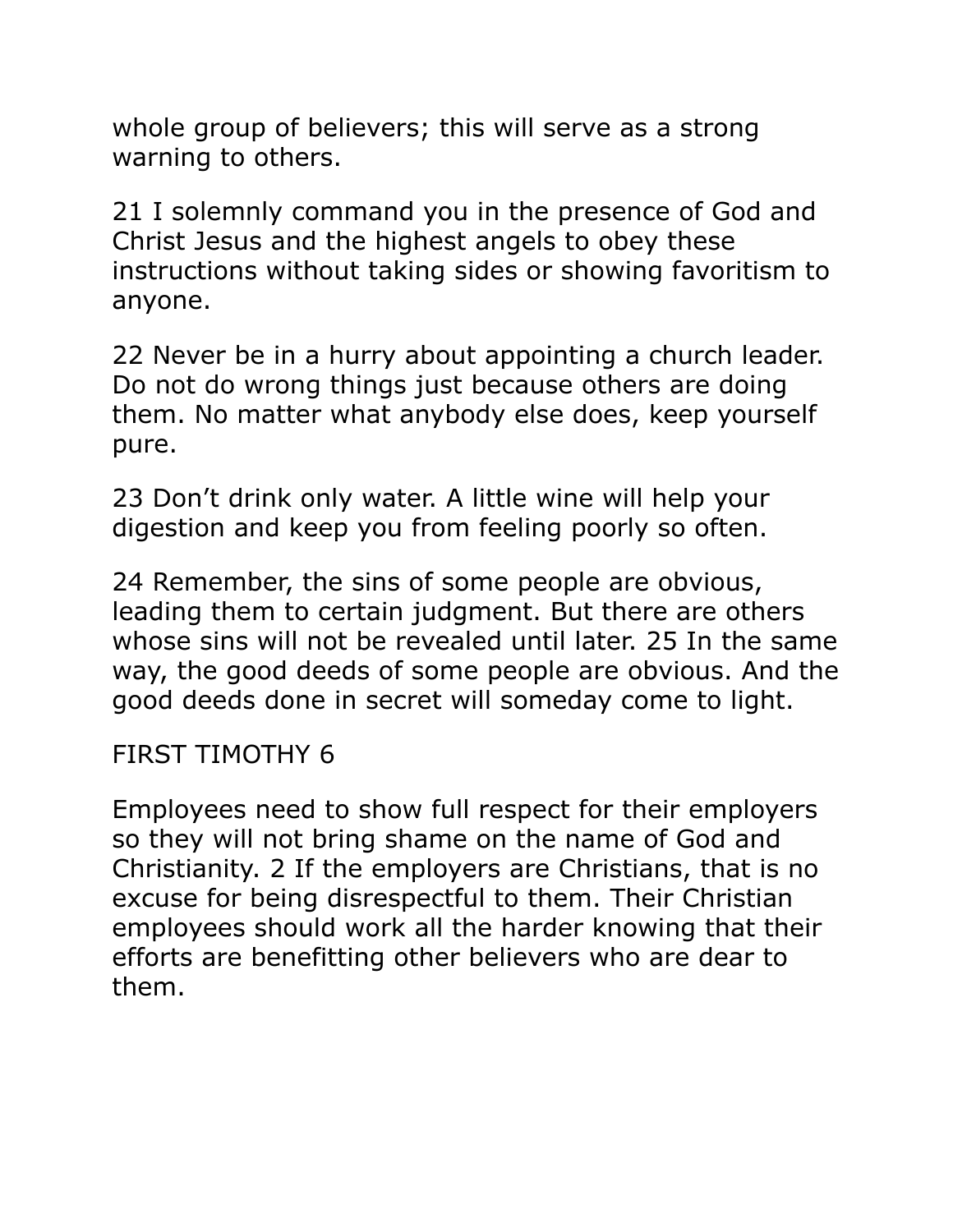Teach these things, Timothy, and encourage everyone to obey them. 3 Some people may contradict our teaching, but these are the wholesome teachings of the Lord Jesus Christ. These teachings promote a godly life. 4 Anyone who teaches something different is arrogant and lacks understanding. Such a person has an unhealthy desire to quibble over the meaning of words. This stirs up arguments ending in jealousy, division, slander, and evil suspicions. 5 Such people always cause trouble. Their minds are corrupt, and they have turned their backs on the truth. To them, gain is godliness! Withdraw from such people.

6 The truth is that godliness and being content with what we have is great gain. 7 After all, we brought nothing with us when we came into the world, and we can't take anything with us when we leave it. 8 So if we have enough food and clothing to get by with, let us be content.

9 But people who long to be rich fall into temptation and are trapped by many foolish and harmful desires that plunge them into ruin and destruction. 10 For the love of money is the root of all kinds of evil. And some people, craving money, have wandered from the true faith and have brought many serious sorrows upon themselves.

11 But you, Timothy, are a man of God; so run from all these evil things. Pursue righteousness and a godly life, along with faith, love, perseverance, and gentleness. 12 Fight the good fight of faith - [the good fight of *BELIEVING;* keeping your faith in God, and doing what you know is right, as well as fighting *for* the true faith]. Hold tightly to the eternal life in Christ to which God has